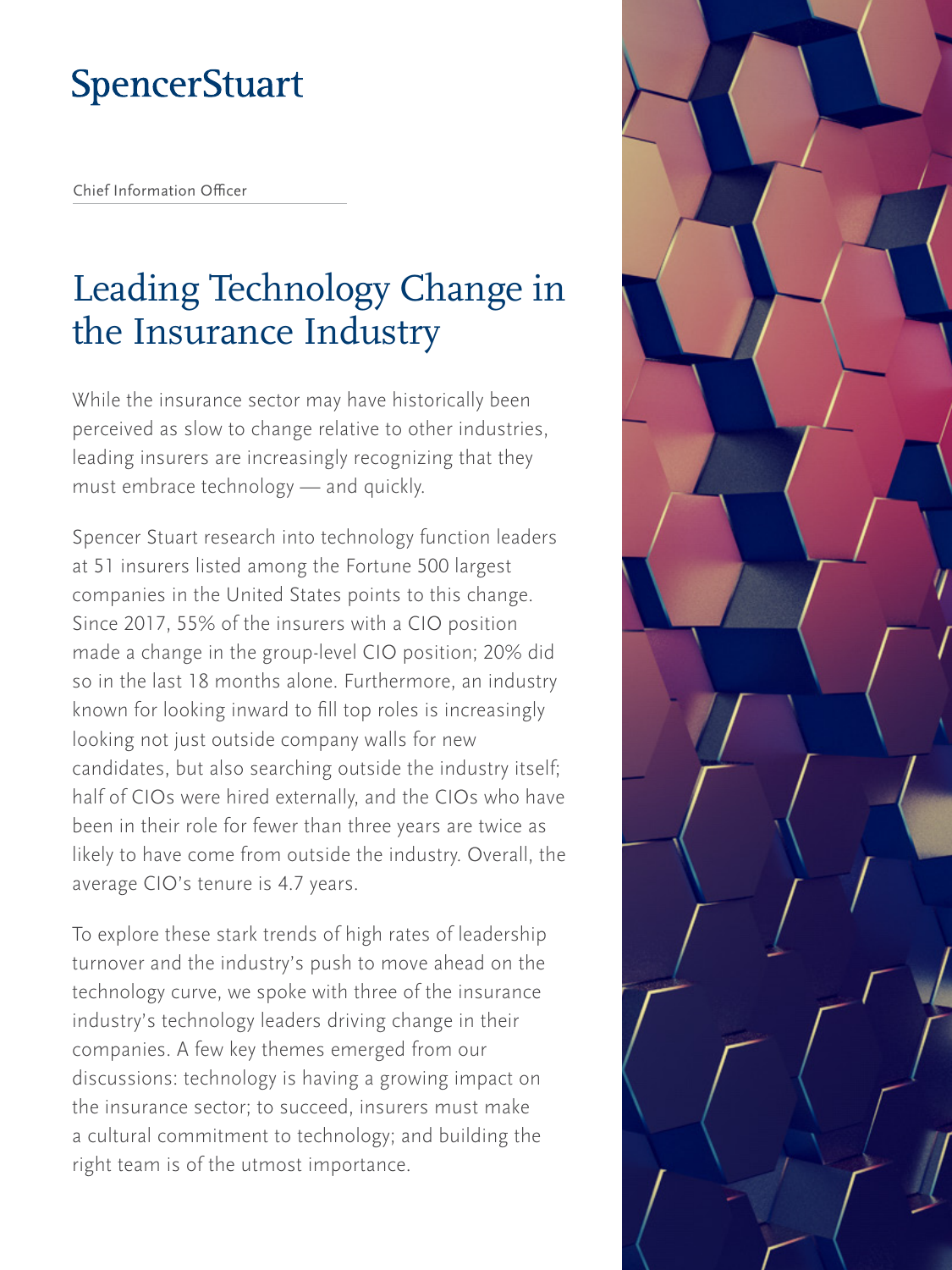#### **Technology's growing impact in insurance**

Turnover among insurance CIOs points to the industry's increasing dependence on the technology function to serve as a driving force for change. Executive teams are seeking technology leaders who can play a central role in their digital transformations.

"I wouldn't have expected a lot of turnover among CIOs, but it's really not that surprising," said Puneet Bhasin, executive vice president, chief information and digital officer at Unum. "This industry has been a little behind on the technology curve and is finally waking up to customer demands and expectations."

Externally, this change means embracing digital tools to better address customers' needs. Internally, it is about embracing a new way of thinking in which technology is more seamlessly embedded across siloes.

"The insurance industry tends to look at tech more in terms of IT, rather than a product-based focus," said Barry Vandevier, who leads technology and operations as the COO at Asurion, where he was previously the company's CIO. "The role is changing from merely being a shepherd of IT to having an innovation mindset."

This new focus is reflected in insurers' growing willingness to look outside the industry for their technology leaders. With the goal to use technology to provide a digital customer experience, increase productivity and efficiency, and create a more agile culture, the skills to succeed as a technology officer at an insurance company do not require a financial services background.

"When you look at the core initiatives we're working on, very few of them are specific to insurance products," Bhasin said. "And because insurance has lagged in technology, it can be advantageous for us to look outside the industry in places where these skills and experiences are being cultivated more actively."

#### **A cultural commitment to technology**

Creating an organization-wide cultural transformation is key to the success of any technology agenda in any industry, but it's particularly difficult in deeply entrenched industries like insurance. Whereas insurers in the past were top-down oriented, a true embrace of fully digital, agile approaches requires a culture that empowers those at lower levels. As [Spencer Stuart's](https://www.spencerstuart.com/research-and-insight/harvard-business-review-the-leaders-guide-to-corporate-culture)  [extensive research on corporate culture](https://www.spencerstuart.com/research-and-insight/harvard-business-review-the-leaders-guide-to-corporate-culture) has found, culture is the blending of leaders' goals with the knowledge and experiences of frontline employees.

"You want decisions to be made by the people who are closest to the work getting done," said Suren Gupta, executive vice president of strategic ventures, technology and enterprise services at Allstate. "There may be some failures here and there along the way, but over time this is a more effective way to make decisions."

One big adjustment is to embrace a product mindset across the organization. In the past, the product and technology teams operated largely independently, with product sitting in the business while technology was run as a separate, central function. Modern insurers' technology teams must be tightly coupled with — and embedded within — the business.

"In the past, we had walled-off technology teams, and when the business wanted capabilities, technology would transfer these requests and pull together systems," Gupta said. "Now, technology is the centerstate of everything we do, and it is playing a key role in driving our business rather than vice versa."

The other half of the equation is engaging the board and leadership in a full embrace of technology. Each of our interviewees said they engage with the board and other C-suite leaders on the technology side of the business. Vandevier said he includes technology initiatives as part of every board meeting, and will periodically conduct a deep-dive on some of the bigger efforts underway.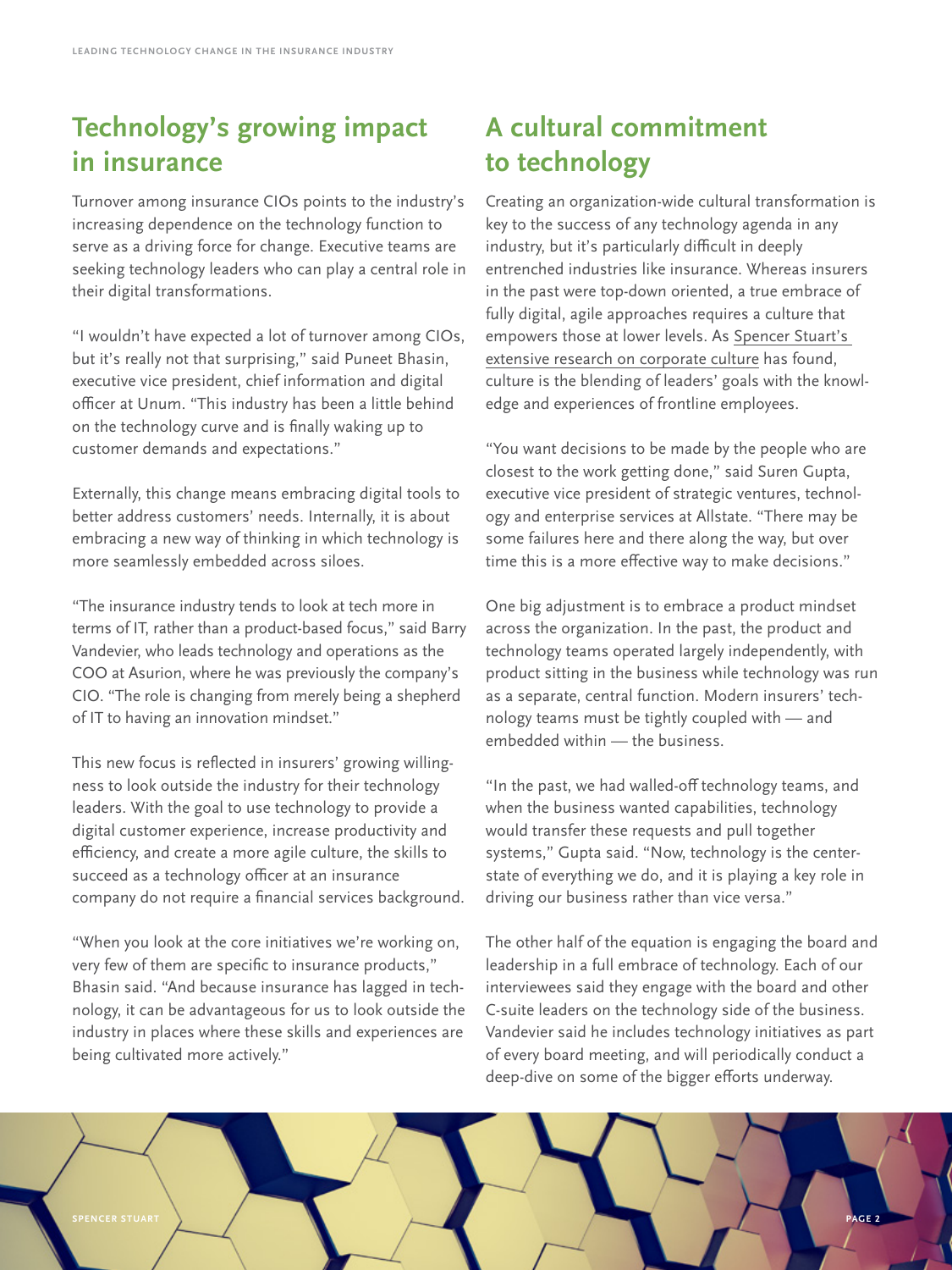Alignment between the CEO and the CIO on strategic business priorities and how technology can further those goals is also crucial. "At insurance companies, you can't just go hire a CIO to solve all of your problems," Vandevier said. "Your whole leadership team needs that technology-driven mindset ... If you don't have your peers on board and you're not all working together, it's like pushing a rope."

## **Building the right team**

A CIO's ability to drive transformation depends, of course, on building the functional structure for success. Reorganization can create a better-running function that collaborates more effectively with other elements of the business — particularly important in supporting the shift to a product mindset. Bringing in new talent or eliminating some functions that are not adding value can help create a more cohesive, more agile machine.

With this in mind, the industry's technology leaders are investing in building strong internal teams that can make a long-lasting impact for their companies. In many cases, the outside contractors who filled important functions are being replaced by new employees. While of course short-term answers to long-term problems may be necessary, the overarching goal is to create a function that is not just investing in the shiniest new technology, but rather a long-term force for driving value.

"We're focused on candidates who we'd consider excellent successors to reduce the need for us to go outside for help in the long term," Gupta said.

Insurance companies have traditionally looked to industry experience as a key benchmark in how they select talent, which has usually meant looking inward or to other insurance industry companies for their CIOs and technology leaders. However, with a recognition that disruption and leading-edge technology innovation are more likely to come from outside the insurance industry, many insurers are now looking externally for candidates to fill those positions.

"We have traditionally had a preference for insurance or financial services experience, but Unum has become more open-minded to looking outside of industry," Bhasin said.

A focus on the long term and on a wider range of experience is also why our interviewees identified recruiting younger talent and greater gender and racial/ethnic diversity as central pillars to creating a stronger technology function. In an industry with traditionally fairly low diversity numbers — for example, only 11% of executive roles are filled by women, compared to 23% of positions across industries — diversity can be a way for insurers to break out of the traditional mold.

Insurers are taking creative approaches to diversifying their technology teams and building a more diverse pipeline for the future. For example, Vandevier said Asurion is committed to a variety of programs with the goal of building a more diverse team, including sponsored programs, internships and apprenticeships that give an entry to minority candidates and an opportunity for them to build their skills.

"The more we grow diversity in tech at the entry levels of the organization, the more we can grow careers and ultimately improve diversity at all levels in tech," Vandevier said.

## **Conclusion**

The embrace of technology is only becoming more important for leading insurers, and this has only been underscored by the COVID crisis, which has forced companies across industries to digitize what were previously analog processes and approaches. Both customers and employees have gone digital, and the industry must keep pace.

Recent industry efforts to recruit top technology leaders reflect this.

"Today, almost everything we do that is considered a key strategic initiative is essentially a tech initiative," Bhasin said. "What's changing now is that tech upgrades are much more tightly aligned with process changes."